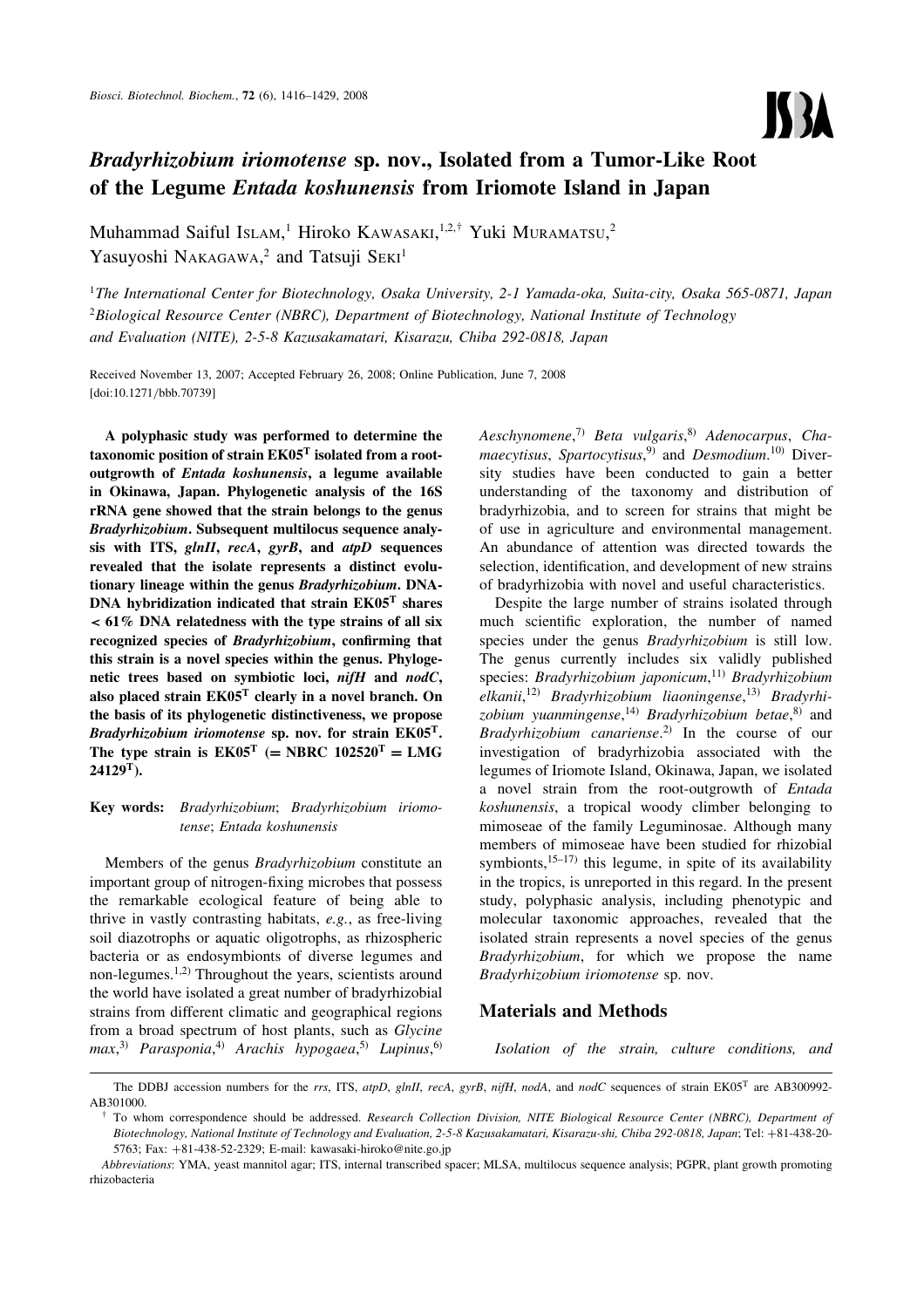morphology study. Strain  $EK05<sup>T</sup>$  was isolated from a tumor-like outgrowth of a root of the legume Entada koshunensis. The outgrowth was surface-sterilized with 70% ethanol for 2 min, followed by treatment with 3% aqueous sodium hypochlorite for 30 min. The tumor was washed 10 times in sterile water, cut with a sterile blade, and placed on modified YMA medium containing 0.5 g of yeast extract, 10 g of mannitol, 0.5 g of  $K_2HPO_4$ ,  $0.2$  g of NaCl,  $0.2$  g of CaCl<sub>2</sub> $\cdot$ 2H<sub>2</sub>O, and  $0.1$  g of  $MgSO_4 \cdot 7H_2O$  per liter (pH 7.0). Cells were obtained after 7 d of incubation at  $28^{\circ}$ C. The strain was purified by several subcultures. For long-term maintenance, a pure culture was suspended in 15% glycerol, transferred to sterilized serum tubes, and stored at  $-85^{\circ}$ C. Cell morphology was observed by light (Zeiss Axioskop2) and transmission electron microscopy (TEM). For the latter, cells from a fresh culture were stained with 1% phosphotungstic acid (negative staining, pH 7.0) and observed under a Hitachi H-7600 transmission electron microscope at an accelerating voltage of 100 kV.

DNA extraction. DNA extraction was carried out as described by Ausubel et  $al$ .<sup>18)</sup> The genomic DNA was further purified by equilibrium ultracentrifugation in CsCl/ethidium bromide gradients by the method of Hamamoto and Nakase, $^{19)}$  using an ultracentrifuge (Hitachi CS-210) at  $400,000 \times g$  for 16 h. The quality of DNA was verified by spectrophotometric determination of  $A_{260}/A_{280}$ , which was at least 1.8.

PCR and sequencing of the 16S rRNA gene. All PCR amplifications conducted in this study were performed using Ex Taq polymerase (Takara Shuzo, Kyoto, Japan) in a Gene Amp<sup>®</sup> PCR system 9700 (Applied Biosystems Japan, Tokyo, Japan). Sequencing was carried out with the BigDye ver. 3.1 Terminator Cycle Sequencing kit (Applied Biosystems Japan, Tokyo, Japan) using an ABI PRISM 3100 Genetic Analyzer (Applied Biosystems Japan, Tokyo, Japan). The almost complete 16S rRNA gene was amplified and sequenced as described by Normand et al.<sup>20)</sup>

Amplification of 16S-23S internal transcribed spacer and sequencing. The 16S-23S internal transcribed spacer (ITS) was amplified with the primers listed in Table 1. The following cycling conditions were used: initial denaturation at 94 °C for 5 min; 35 cycles of 94 °C for  $2 \text{ min}$ ,  $59 \text{ °C}$  for 1 min and  $72 \text{ °C}$  for 1.5 min; and final extension at  $72^{\circ}$ C for 7 min. The PCR product was sequenced according to the method of Willems et  $al$ <sup>21)</sup>

Amplification of atpD gene and sequencing. A 507-bp atpD fragment was amplified using the primer pair atpD-255F/atpD-782R (Table 1 and Supplemental Fig. 1; see Biosci. Biotechnol. Biochem. Web site). The following temperature profile was used: initial denaturation at 95 °C for 3.5 min; 30 cycles of 93.5 °C for 1 min, 55 °C for 40 s and 72 °C for 1 min; and final extension at 72 °C

Table 1. List of Primers, PCR Conditions, and Sizes of PCR Products

| Primary(s)         | Sequence $5'$ -3'             |  |  |  |  |
|--------------------|-------------------------------|--|--|--|--|
| <b>ITS</b>         |                               |  |  |  |  |
| $*SM$              | AAGTCGTAACAAGGTAGCC           |  |  |  |  |
| BR <sub>3</sub>    | GCTTTTCACCTTTCCCTCAC          |  |  |  |  |
| $*_{pH}$           | CCTGCGGCTGGATCACCTCC          |  |  |  |  |
| RR <sub>1</sub>    | GTGGGTTTCCCCATTCGG            |  |  |  |  |
| RR4                | CGAACCGACGACCTCATGC           |  |  |  |  |
| $*RR4$             | GCATGAGGTCGTCGGTTCG           |  |  |  |  |
| $*RR5$             | CTTGTAGCTCAGTTGGTTAG          |  |  |  |  |
| atpD               |                               |  |  |  |  |
| $atpD-255F$        | GCTSGGCCGCATCMTSAACGTC        |  |  |  |  |
| atpD-782R          | <b>GCCGACACTTCMGAACCNGCCG</b> |  |  |  |  |
| glnII              |                               |  |  |  |  |
| $glnII-12F$        | YAAGCTCGAGTACATYTGGCT         |  |  |  |  |
| glnII-689R         | TGCATGCCSGAGCCGTTCCA          |  |  |  |  |
| recA               |                               |  |  |  |  |
| $recA-41F$         | <b>TTCGGCAAGGGMTCGRTSATG</b>  |  |  |  |  |
| $recA-640R$        | <b>ACATSACRCCGATCTTCATGC</b>  |  |  |  |  |
| gyrB               |                               |  |  |  |  |
| gyr21A             | CAGGAAACAGGCTATGACCAARMG      |  |  |  |  |
|                    | <b>ICCNGSIATGTAYATHGG</b>     |  |  |  |  |
| gyQTKr             | ACSAGCTTGTCCTTGGTYTG          |  |  |  |  |
| nifH               |                               |  |  |  |  |
| $n$ ifH-univ $(F)$ | GCIWTITAYGGNAARGGNGG          |  |  |  |  |
| $n$ ifH-univ $(R)$ | <b>GCRTAIABNGCCATCATYTC</b>   |  |  |  |  |
| nodC               |                               |  |  |  |  |
| nodCF4             | AYGTHGTYGAYGACGGATC           |  |  |  |  |
| nodC1              | CGYGACAGCCANTCKCTATTG         |  |  |  |  |

Degeneracy is indicated by standard conventions: K, G/T; M, A/C; R, A/G; S, C/G; W, A/T; Y, C/T; H, A/T/C; N, A/C/G/T.

for 10 min. The product was purified and sequenced as described by Vinuesa et  $al$ .<sup>22)</sup>

Amplification of the glnII gene and sequencing. A partial sequence of *glnII* (637 bp) was amplified using the primer pair glnII-12F/glnII-689R (Table 1 and Supplemental Fig. 1; see Biosci. Biotechnol. Biochem. Web site). The following temperature profile was used: initial denaturation at  $95^{\circ}$ C for 3.5 min; 30 cycles of 93.5 °C for 1 min, 58 °C for 40 s and 72 °C for 1 min; and final extension at  $72^{\circ}$ C for 10 min. The product was purified and sequenced as described by Vinuesa et  $al$ <sup>22)</sup>

Amplification of the recA gene and sequencing. A partial recA gene was PCR amplified using the primer pair recA-41F/recA-640R (Table 1 and Supplemental Fig. 1; see Biosci. Biotechnol. Biochem. Web site), yielding a 508-bp product, excluding the primers. The temperature profile was the same as that of glnII-PCR. The product was purified and sequenced as described by Vinuesa et al.<sup>22)</sup>

Amplification of the gyrB gene and sequencing. A partial gyrB gene was amplified using the primer pair gyr21A/gyQTKr (Table 1 and Supplemental Fig. 1; see Biosci. Biotechnol. Biochem. Web site). The product was a 809-bp fragment excluding the primers. The following temperature profile was used: initial denatu-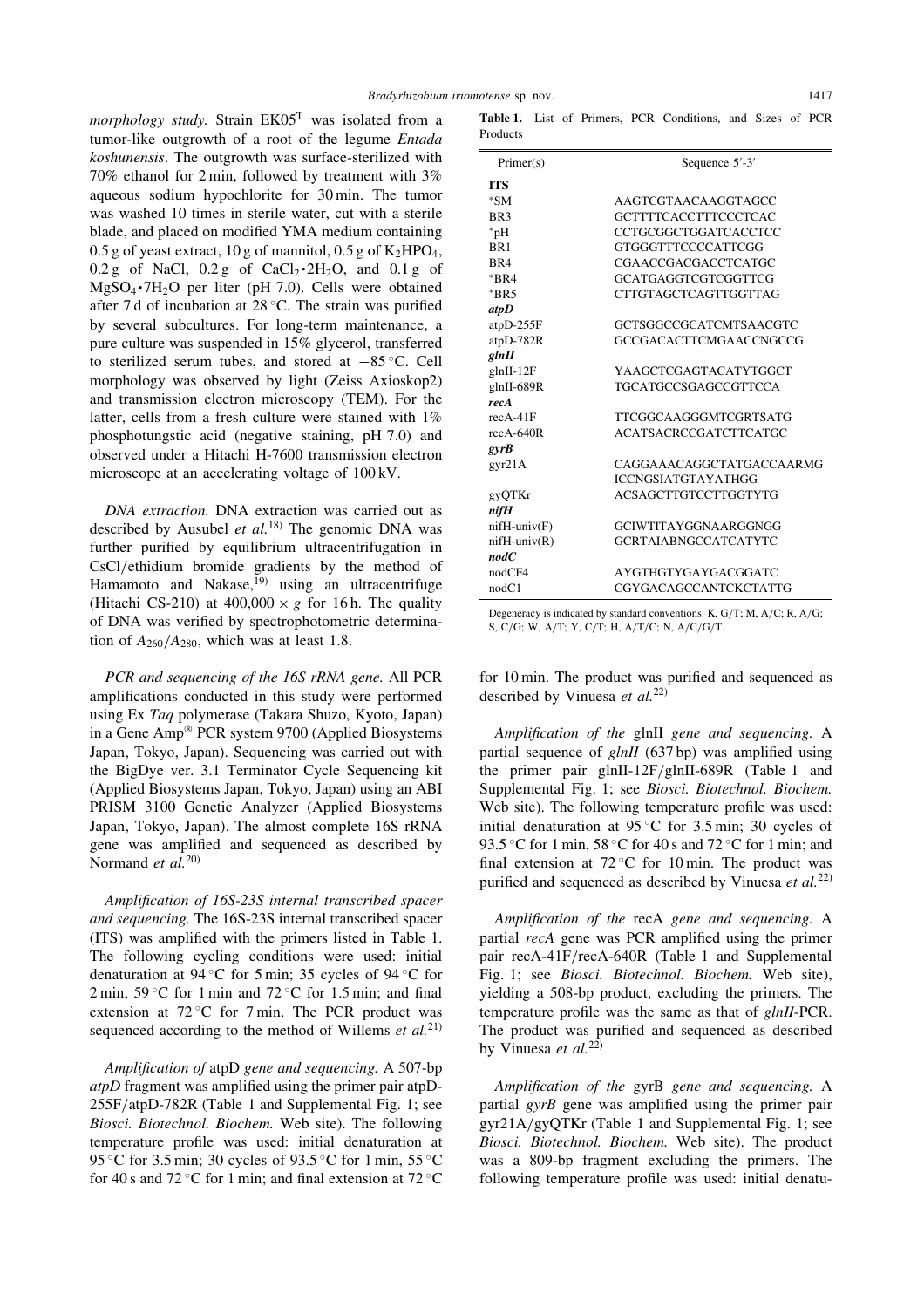

Fig. 1. Position of Strain EK05<sup>T</sup> in the Phylogenetic Tree Based on the 16S rDNA (1289 bp) Sequences of Related Srains. The tree was constructed by the neighbor joining method with the K2P distance correction model and 1,000 bootstrap replications. Bootstrap values (NJ/MP) above 50% are indicated at the nodes, and values greater than 70% are shown in bold lines. Bar, 0.01  $K_{\text{nuc}}$  in nucleotide sequences.

ration at 94 °C for 5 min; 35 cycles of 94 °C for 1 min, 58 °C for 1 min, and 72 °C for 2 min; and final extension at  $72^{\circ}$ C for 10 min. The product was purified and sequenced as described by Sameshima *et al.*<sup>23)</sup>

Amplification of the nifH gene and sequencing. A partial nifH fragment was amplified using primers nifH-univ(F)/nifH-univ(R) (Table 1 and Supplemental Fig. 1; see Biosci. Biotechnol. Biochem. Web site). A nested PCR protocol was designed by the method of Bürgmann et  $al^{(24)}$ . The cycling conditions used for the reactions were as described by Widmer et  $al.$ <sup>25)</sup> except that annealing was performed for 8 s at  $54^{\circ}$ C and for 30 s at  $56^{\circ}$ C for the first reaction, and for 8 s at 51 °C and 30 s at 53 °C for the nested reaction to reduce amplification of nonspecific by-products.

Amplification of the nodC gene and sequencing. A partial nodC gene fragment of 934 bp was amplified using the primer pair nodCF4/nodC1 (Table 1 and Supplemental Fig. 1; see Biosci. Biotechnol. Biochem. Web site). The following temperature profile was used: initial denaturation at 95 °C for 3 min; 35 cycles of 94 °C for 1 min,  $55^{\circ}$ C for 1 min, and  $72^{\circ}$ C for 2 min; and final extension at  $72^{\circ}$ C for 10 min. The PCR product was sequenced according to the method of Laguerre et  $al$ .<sup>26)</sup>

Sequence analysis and construction of phylogenetic trees. Sequence data were analyzed by ABI PRISM (Perkin-Elmer, Waltham, MA) sequence analysis program, and assembled using the ABI auto assembler (Perkin-Elmer). Homology searches were performed via BLAST (Basic Local Alignment Search Tool), either at NCBI (the National Center for Biotechnology Information) (http://www.ncbi.nlm.nih.gov/BLAST/) or at DDBJ (the DNA Data Bank of Japan) (http:// www.ddbj.nig.ac.jp/). For the construction of trees, sequences of interest were extracted from the BLAST database and aligned with the CLUSTAL W function of the MEGA 3.1 computer program.<sup>27)</sup> After alignment, the MEGA 3.1 computer program (default parameters) was used to construct phylogenetic trees by two different methods, neighbor-joining<sup>28)</sup> and maximum parsimony.29) The trees were bootstrapped with 1,000 replications of each sequence to evaluate the reliability of the tree topologies. For nucleic acid sequences (16S rDNA and ITS), the genetic distances used in NJ trees were Kimura two-parameter-model (K2P) distances.<sup>30)</sup> For deduced amino acid sequences, the pairwise evolutionary distances used in the NJ trees were Poisson correction model distances $31$  in MEGA 3.1. In MP analyses, the option ''close-neighbor intercharge (CNI; search level 1) with initial tree by random addition (10 replications)'' was in effect (MEGA version 3.1).

DNA relatedness determination. DNA-DNA hybridization was carried out according to the photobiotin microplate method, as described by Ezaki et  $al$ .<sup>32)</sup> Hybridizations were performed on immunoplates (Nalge Nunc International, Rochester, NY) at  $49.4\degree$ C in a 2XSSC (1x SSC: 0.15 M NaCl plus 0.015 M sodium citrate, pH 7.0) buffer containing  $50\%$  (v/v) formamide. DNA relatedness was expressed as a mean percentage of the homologous DNA binding value.

Physiological and biochemical tests. The phenotypic characterization (i.e., the utilization of sole carbon and energy sources, sole nitrogen sources, resistance to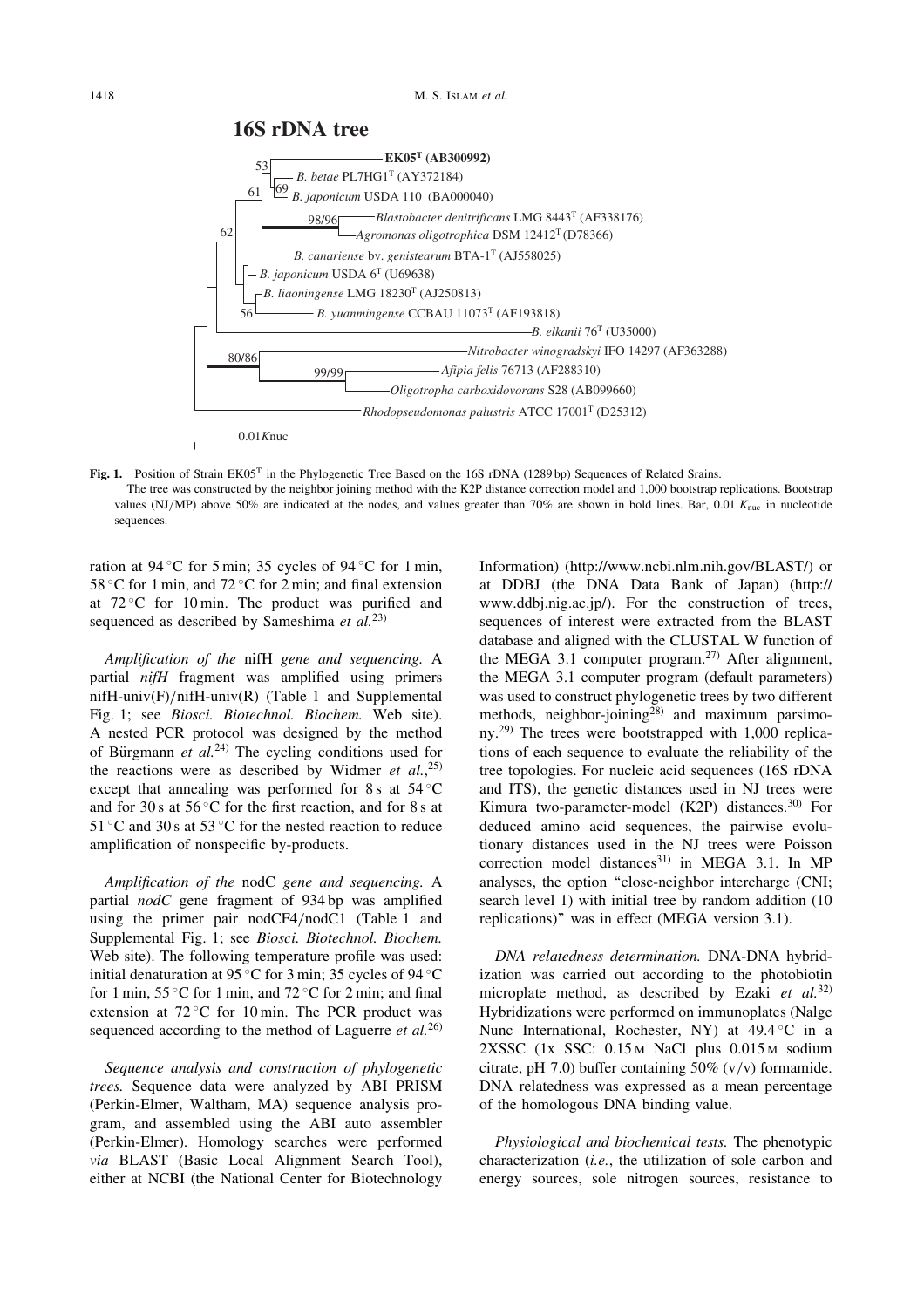antibiotics, tolerance to NaCl, temperature and pH ranges for growth, and some physiological and biochemical reactions) was done as described by Gao et al.<sup>33)</sup> The type strains of *B. japonicum*, *B. liaonin*gense, B. yuanmingense, B. betae, B. canariense, and B. elkanii were used as references. The following antibiotics were used to test for resistance: erythromycin (100  $\mu$ g/ml), ampicillin Na (100  $\mu$ g/ml), polymyxin B  $(300 \,\mu\text{g/ml})$ , kanamycin sulphate  $(50 \,\mu\text{g/ml})$ , tetracyline  $(10 \mu g/ml)$ , and chloramphenicol  $(50 \mu g/ml)$ . A catalase test, an oxidase test, nitrate reduction, and a test for 3-ketolactose production from lactose oxidation were performed according to Smibert and Krieg.<sup>34)</sup> Nitrogen fixation was tested in jellified Winogradsky's  $N_2$ -free mineral medium, as described by Islam et  $al$ <sup>35)</sup>

Chemotaxonomic characterization. The G+C content was determined by HPLC (Hitachi LaChrom L-7100) separation as described by Tamaoka and Komagata.<sup>36)</sup> For cellular fatty acid analysis, strain EK05<sup>T</sup> and the reference bradyrhizobial strains were grown on modified yeast extract-mannitol broth (YMB, composition described above) for 7 d at  $28^{\circ}$ C. The fatty acids were analyzed with the Sherlock MIDI Microbial Identification System (MIDI, Newark, DE).  $37,38$ ) The analyses were based on the conversion of fatty acids to fatty acid methyl esters by mild acidic methanolysis. The methyl ester derivatives thus produced were detected by gasliquid chromatography, followed by data analysis with Sherlock MIS software.

Legume nodulation test. A plant-inoculation study was conducted to evaluate the nodule-eliciting capability of isolate  $E K05<sup>T</sup>$  in the model plant *Macroptilium* atropurpureum. The seeds were scarified and surfacesterilized with concentrated sulfuric acid for 15 min, rinsed with sterile water, vortexed with 3% sodium hypochlorite for 10 min, and then washed with copious amounts of sterilized distilled water. They were laid on 1% agar plates and incubated in the dark at  $25^{\circ}$ C overnight. Thereafter, they were transferred to an incubator, and were kept at  $25^{\circ}$ C for 3 d on a light/ dark (16 h:8 h) cycle. The germinated seedlings were planted in small pots with  $B&D$  medium,<sup>39)</sup> and were inoculated with a 100-µl suspension (OD<sub>600</sub> = 0.2) of strain  $EK05^T$  and B. japonicum USDA 110 (control). The plants were incubated in the above environment and observed for 8 weeks to confirm nodulation.

# Results and Discussion

### Analysis of the 16S rRNA gene

Phylogenetic trees based on 16S rDNA (Fig. 1) were constructed including the type strains of the genus Bradyrhizobium. When compared with the BLASTN tool, the 16S rDNA sequence of strain  $E<sub>K05</sub><sup>T</sup>$  showed 99.0% similarity to that of B. japonicum USDA110, 98.4% similarity to that of B. betae PL7HG1<sup>T</sup>, 98.5%

similarity to that of *B. canariense* BTA-1<sup>T</sup>, 98.5% similarity to that of B. japonicum USDA6<sup>T</sup>,  $98.6\%$ similarity to that of B. liaoningense LMG 18230<sup>T</sup>, 98.1% similarity to that of B. yuanmingense CCBAU 11073<sup>T</sup>, and 96.2% similarity to that of *B. elkanii* USDA 76T. In the 16S rDNA based tree, we also included representative strains of Afipia, Agromonas, Blastobacter, and Nitrobacter of the alpha subdivision of the Proteobacteria, because it has been reported that these genera intermingled with bradyrhizobia in rrs phylogeny.21,40–44) The taxonomic positions of the genera Agromonas and Blastobacter are still controversial. The two genera, despite mingling within the genus Bradyrhizobium in the 16S rDNA based tree, are phenotypically very different from all the species of Bradyrhizobium. The members of Agromonas are freeliving soil diazotrophs with close relations with Blastobacter. On the other hand, the genus Balstobacter was established artificially by combining aquatic bud- and cluster-forming bacteria in a single taxon.43) Our investigation showed that strain EKO5<sup>T</sup> distinctly belonged to Bradyrhizobium, and hence we did not consider the above non-bradyrhizobial genera in subsequent analyses.

# Analysis of ITS sequence

The 16S-23S internal transcribed spacer (ITS) has become popular for determining relatedness among closely related bradyrhizobial strains, which are otherwise difficult to distinguish from one another due to the highly conserved nature of their 16S rRNA gene.<sup>21,42)</sup> Strain EK05<sup>T</sup> did not group with any validly published species of the genus *Bradyrhizobium* when the NJ and MP phylogenetic trees were inferred based on the ITS sequences (Fig. 2). With BIONUMERICS version 3.0 software, the ITS sequences were aligned with a gap penalty of 800%, and the sequence similarities were calculated without gap penalties. In order to improve the quality of the alignment, photosynthetic bradyrhizobia were not included in the analysis. The ITS sequence of strain EK05<sup>T</sup> was 94.5% similar to that of *B. japonicum* USDA110, 92.6% to that of *B. betae* PL7HG1<sup>T</sup>, 92.8% to that of B. canariense  $BTA-1^T$ , 91.8% to that of B. japonicum  $\text{USDA6}^T$ , 92.6% to that of B. liaoningense LMG  $18230^T$ , 94.1% to that of B. yuanmingense CCBAU 11073<sup>T</sup>, and 89.1% to that of *B. elkanii* USDA 76<sup>T</sup>. Willems et  $al^{(43)}$  have hypothesized that two bradyrhizobial strains with  $\lt$  95.5% ITS sequence similarity usually belong to separate genospecies.

Analyses of housekeeping loci glnII, recA, atpD, and gyrB

The phylogenies of a gene do not necessarily represent the phylogenies of a species, and therefore the *ad hoc* committee on reevaluation of species definition of bacteria<sup>45)</sup> suggested analyzing about five genes of diverse chromosomal loci to supplement DNA-DNA reassociation data. In another meeting of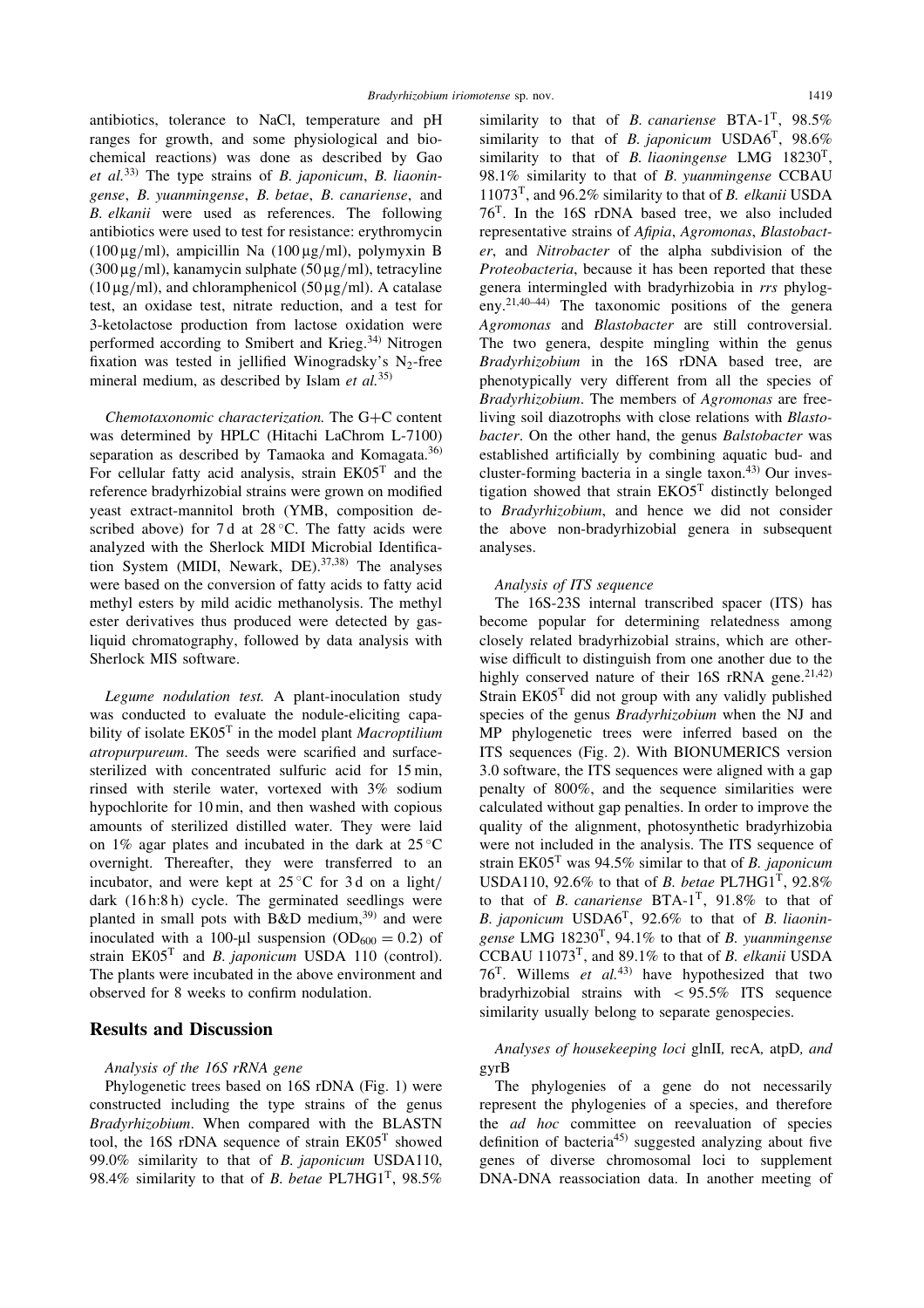

Fig. 2. Position of Strain EK05<sup>T</sup> in the Phylogenetic Tree Based on the ITS (16S-23S rDNA) Sequences (672 bp) of Related Strains of Bradyrhizobium.

The tree was constructed by the neighbor joining method with the K2P distance correction model and 1,000 bootstrap replications. Bootstrap values (NJ/MP) above 50% are indicated at the nodes, and values greater than 70% are shown in bold lines. Bar, 0.02  $K_{\text{nuc}}$  in nucleotide sequences.

the subcommittee on taxonomy of rhizobia and agrobacteria, held at Toulose, France in July 2004, a consensus was formed that multilocus sequencing is more convenient and reliable for rhizobial taxonomy than DNA-DNA hybridization in proposing new species.46) In accordance with this, we attempted to carry out a multilocus sequence analysis (MLSA) targeting the housekeeping loci *glnII* (encoding a glutamine synthetase), recA (encoding the recombinase A protein), gyrB (encoding DNA gyrase subunit B), and  $atpD$  (encoding the  $\beta$  subunit of ATP synthase) due to the availability of the corresponding databases for other bradyrhizobial strains. Previously, these core house-keeping loci were used in comparative analysis in the taxonomic characterization of rhizobia.<sup>23,47–51)</sup> It has been reported that these protein coding-loci are unlinked in the genome and that they provide independent genealogies for the inference of a reliable phylogenetic tree.  $52,53$ )

Sequences of our target house-keeping genes for all the strains were not available in the Genbank, which is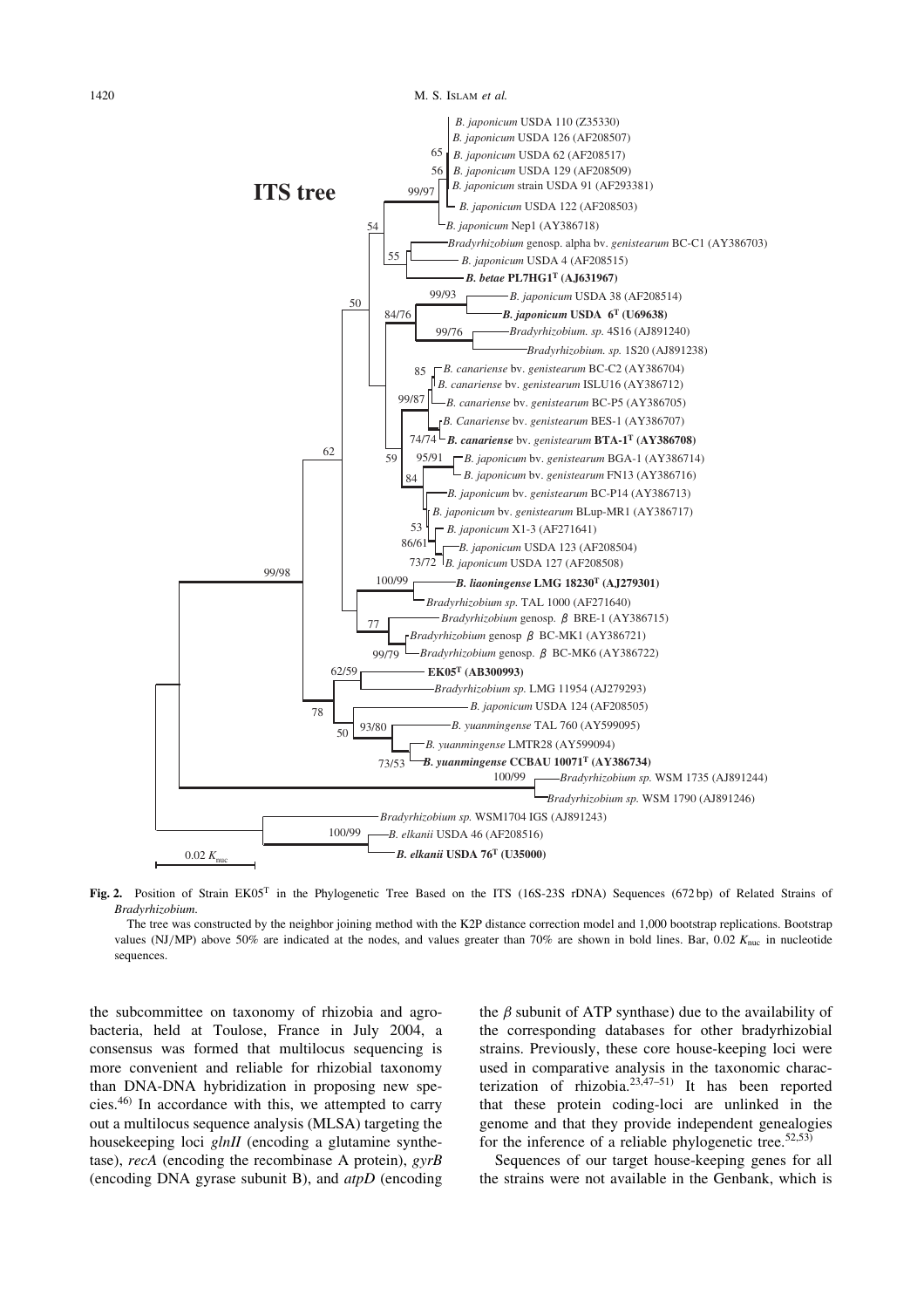Bradyrhizobium iriomotense sp. nov. 1421



Fig. 3. Comparative NJ Analysis of Amino Acid Sequences of Partial GlnII Protein (173 amino acids) from Bradyrhizobium iriomotense sp. nov. EK05<sup>T</sup> and Related Strains from GenBank.

The tree was constructed by the Poisson correction distance model in the MEGA v.3.1 software package. Numbers at nodes indicate percentage bootstrap values from 1,000 replications. Only values (NJ/MP) above 50% are indicated, and values greater than 70% are shown in bold lines. Bar, 0.01 substitutions per site.

why we could not use the same set of strains to construct all the phylogenetic trees. However, we could use the same set of strains to construct the phylogenetic trees based on GlnII and RecA. In both trees (Figs. 3, 4), strains of B. elkanii, B. canariense, and B. yuanmingense (except for strain TAL 760) clustered, with high bootstrap support. Relative analyses between these two trees clearly showed an incongruence in topologies of the strains. In the GlnII-tree, strain EKO5<sup>T</sup> showed proximity towards *Bradyrhizobium* genospecies  $\alpha$  and *B. canariense*, whereas in the RecA-tree, strain  $EKO5<sup>T</sup>$ remained distant from *Bradyrhizobium* genospecies  $\alpha$ and B. canariense. Topological incongruence among the phylogenetic trees of different marker genes of a single strain is not uncommon,  $48,49,54$  and such incongruence of topologies based on GlnII and RecA of bradyrhizobial strains have also been reported by other authors. $9$ 

In the GyrB-tree (Fig. 5), the  $B$ . elkanii strains formed a monophylectic group with high bootstrap support. Like those in other phylogenetic trees, the type strain  $(ATCC 10324<sup>T</sup>)$  and strain USDA 110 of B. japonicum formed paraphylectic groups. On the other hand, our isolate, strain  $EKO5<sup>T</sup>$ , did not cluster robustly with any of the recognized species of Bradyrhizobium. It was noted that some B. japonicum strains clustered with the type strains of B. liaoningense and some B. japoni-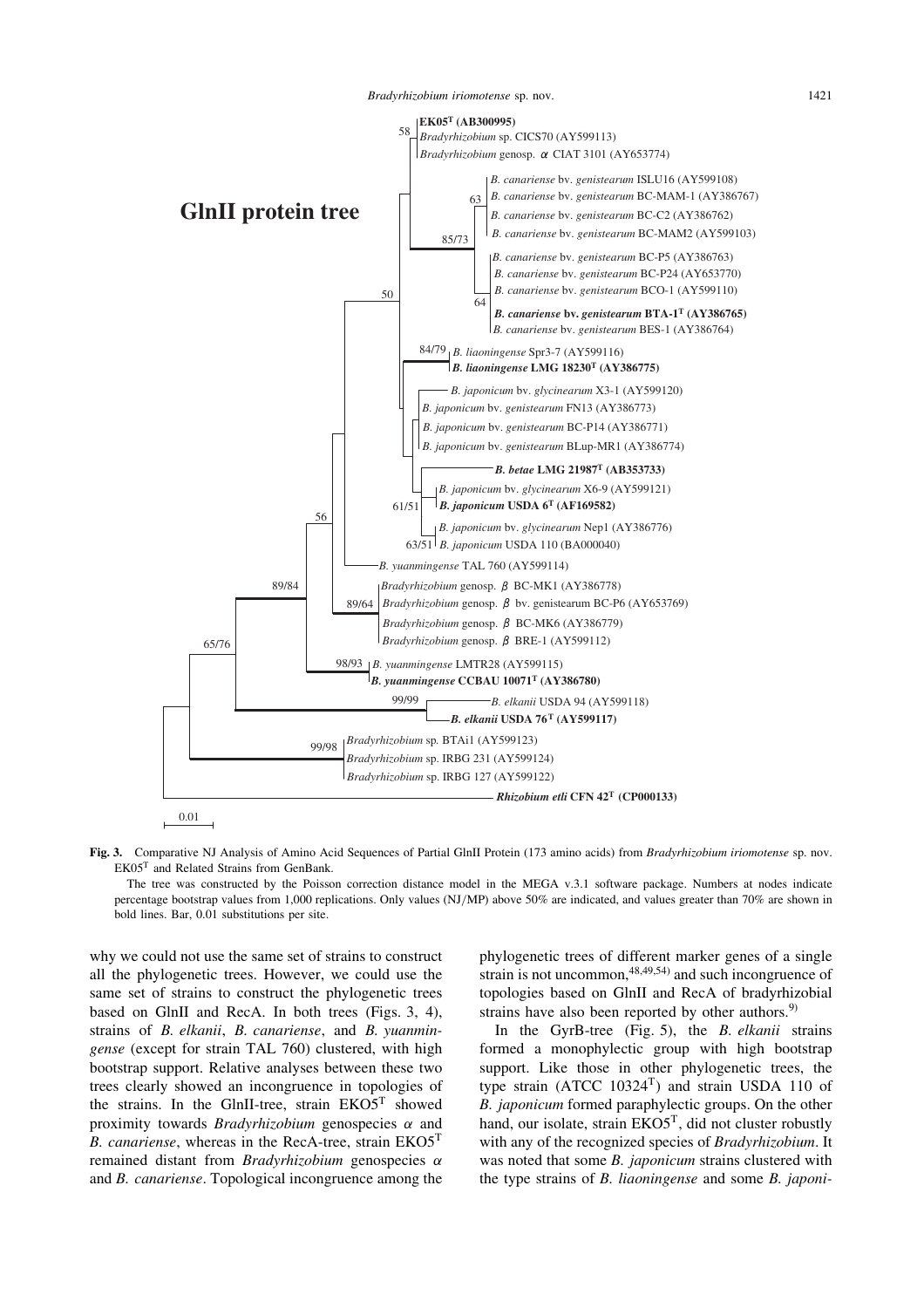#### 1422 M. S. ISLAM et al.



Fig. 4. Comparative NJ Analysis of Amino Acid Sequences of Partial RecA Protein (169 amino acids) from *Bradyrhizobium iriomotense* sp. nov. EK05<sup>T</sup> and Related Strains from GenBank.

The tree was constructed by the Poisson correction distance model in the MEGA v.3.1 software package. Numbers at nodes indicate percentage bootstrap values from 1,000 replications. Only values (NJ/MP) above 50% are indicated, and values greater than 70% are shown in bold lines. Bar, 0.02 substitutions per site.

cum strains clustered with that of B. yuanmingense. We assumed that the sequence data of these so-called B. japonicum strains were submitted to the databank before the strains were identified properly, based on delicate taxonomic examination. We could not amplify the partial *atpD* fragment of *B. betae* LMG 21987<sup>T</sup>. Probably the primer pair (atpD-255F/atpD-782R) that we used or the reaction conditions that we imposed in PCR was not appropriate for this strain. Hence, without B. betae LMG  $21987<sup>T</sup>$ , we conducted analysis based on the  $atpD$  gene (tree not shown). In the 465-bp fragment, strain EKO5<sup>T</sup> possessed 94.2%, 93.8%, 93.1%, 93.1%, and 91.0% atpD sequence similarity to those of the type strains of B. yuanmingense, B. japonicum, B. canariense, B. elkanii, and B. liaoningense respectively.

In fact, because of the conserved nature of the 16S rRNA gene of Bradyrhizobium, many strains have 16S rDNA sequence divergences of only 0.1 to 2.0%, insufficient to distinguish their phylogenetic placement. For example, the type strains of B. japonicum and B. liaoningense differ by only 3 nucleotides. This difference was nearly 3-fold less than the differences observed among a majority of B. japonicum serotypes.55,56) A further complicating factor of these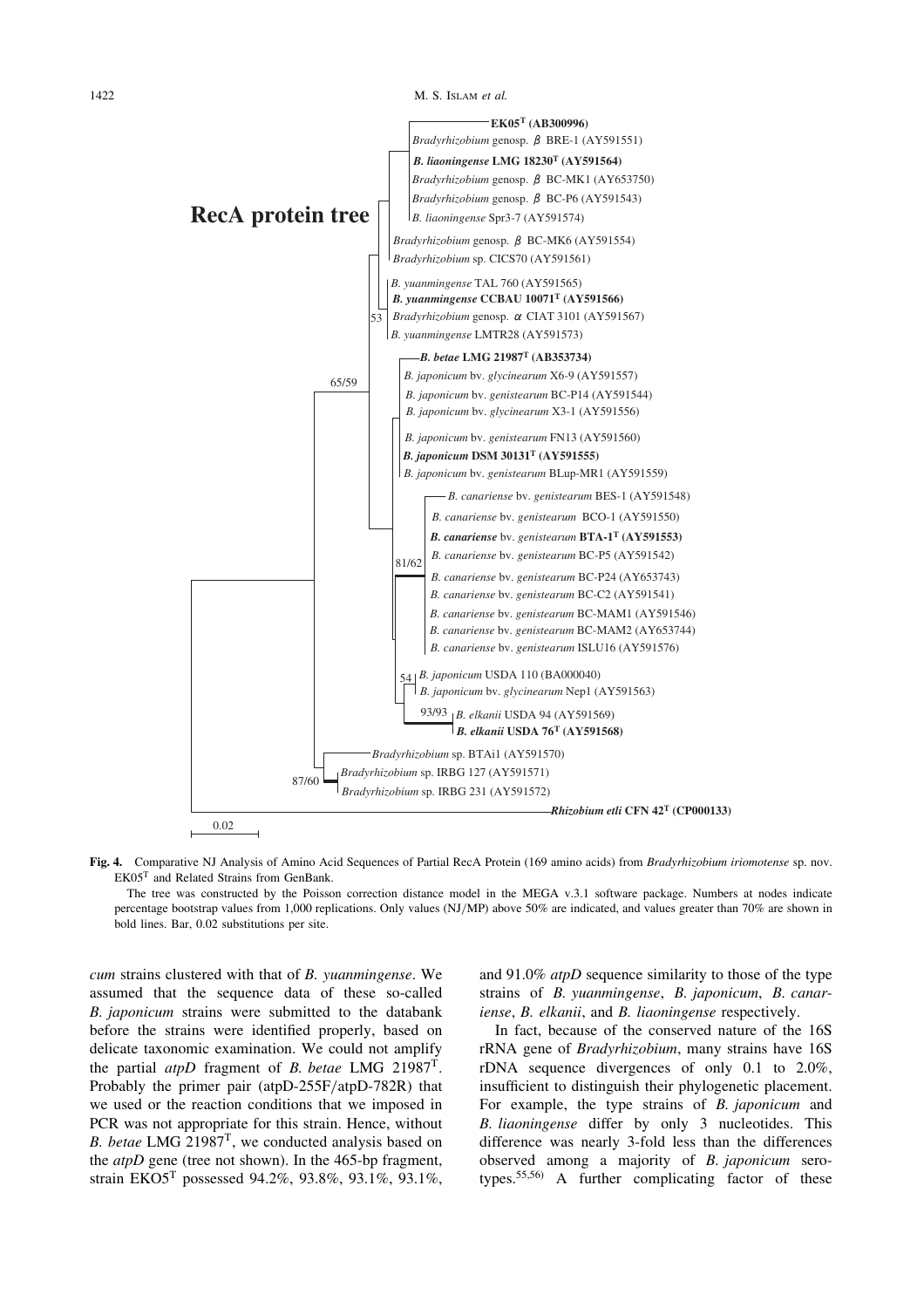

Fig. 5. Comparative NJ Analysis of Amino Acid Sequences of Partial GyrB Protein (256 amino acids) from Bradyrhizobium iriomotense sp. nov. EK05<sup>T</sup> and Related Strains from GenBank.

The tree was constructed by the Poisson correction distance model in the MEGA v.3.1 software package. Numbers at nodes indicate percentage bootstrap values from 1,000 replications. Only values (NJ/MP) above 50% are indicated, and values greater than 70% are shown in bold lines. Bar, 0.05 substitutions per site.

organisms is their very slow growth rate, which made standard phenotypic characterization much difficult. Therefore, although a great number of Bradyrhizobium strains have been recovered from numerous legume hosts to date, the strains have not been fully characterized in order to assign formal species status. Often the strains were misidentified, or referred to only as Bradyrhizobium sp., with the host plant usually listed in parentheses. $57)$  Therefore, in some cases, artificial incongruence of topology resulted when phylogenetic trees were inferred based on the sequences of different loci (e.g., gyrB, glnII, and recA) of these poorly identified strains. For example, it was found that the 16S rRNA gene sequence of B. japonicum USDA 135 and that of *B. liaoningense* USDA  $3622<sup>T</sup>$  were identical. It was also reported that the antigens of the later strain showed cross-reaction with antisera elicited against the antigens of strain *B. japonicum* USDA  $135^{55}$  Here, in our analysis, we also found that these two strains clustered together with high bootstrap support in the phylogenetic tree based on GyrB. We think that B. japonicum USDA 135 should be considered to be B. liaoningense. Similarly, in previous studies, strains USDA 110 and USDA  $6<sup>T</sup>$  of *B. japonicum* were found to be distinguishable by DNA homology.55) These two strains clustered separately in all the phylogenetic trees we constructed here. Obviously, strain USDA 110 deserves reclassification as a separate species.

Although the topology of strain  $E<sub>KO5</sub><sup>T</sup>$  varied in different protein trees, however, its phylogenetic distinctiveness remained intact in all the trees constructed in the present study. We also constructed a phylogenetic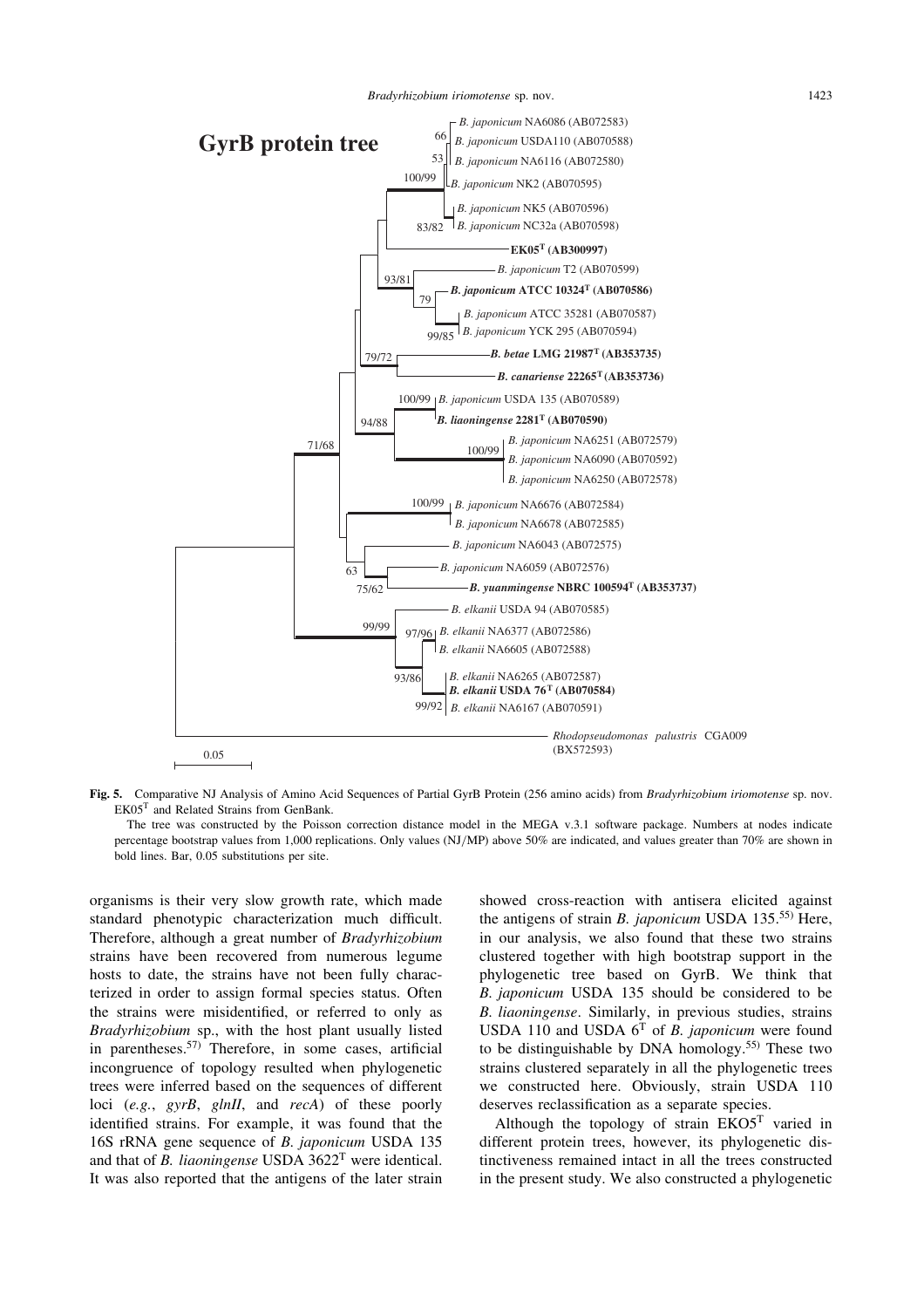*B. liaoningense* CCBAU 83789 (EU146014) *B.yuanmingense* LMTR 28 (DQ085622) *B elkanii* 23174 (AY934870) *B. canariense* bv. *genistearum* BES-1 (AY599093) *Bradyrhizobium* sp. ORS278 (CU234118) 79/73 96/86 *Bradyrhizobium* sp*.* BTAi1 (AB079618) 58 50 *B. elkanii* **IFO 14791T (AB094963)** 62/63 0.02 **EK05T (AB300998)** *B. yuanmingense* **CCBAU 10071T (AY599090)** *B. liaoningense* **LMG 18230T (AY599087)** *B. japonicum* **IAM 12608T (AB079619)** *B. japonicum* USDA 110 (BA000040) *B. canariense* bv. *genistearum* **BTA-1T(AY386783)** *Ensifer meliloti* 1021 (AE007235) **NifH protein tree** 1424 M. S. ISLAM et al.

Fig. 6. Comparative NJ Analysis of Amino Acid Sequences of Partial NifH Protein (86 amino acids) from Bradyrhizobium iriomotense sp. nov. EK05<sup>T</sup> and Related Strains from GenBank.

The tree was constructed by the Poisson correction distance model in the MEGA v.3.1 software package. Numbers at nodes indicate percentage bootstrap values from 1,000 replications. Only values (NJ/MP) above 50% are indicated. Bar, 0.02 substitutions per site.



Fig. 7. Comparative NJ Analysis of Amino Acid Sequences of Partial NodC Protein (151 amino acid) from Bradyrhizobium iriomotense sp. nov. EK05<sup>T</sup> and Related Strains from GenBank.

The tree was constructed by Poisson correction distance model in MEGA v.3.1 software package. Numbers at nodes indicate percentage bootstrap values from 1,000 replications. Only values (NJ/MP) above 50% are indicated, and values greater than 70% are shown in bold lines. Bar, 0.02 substitutions per site.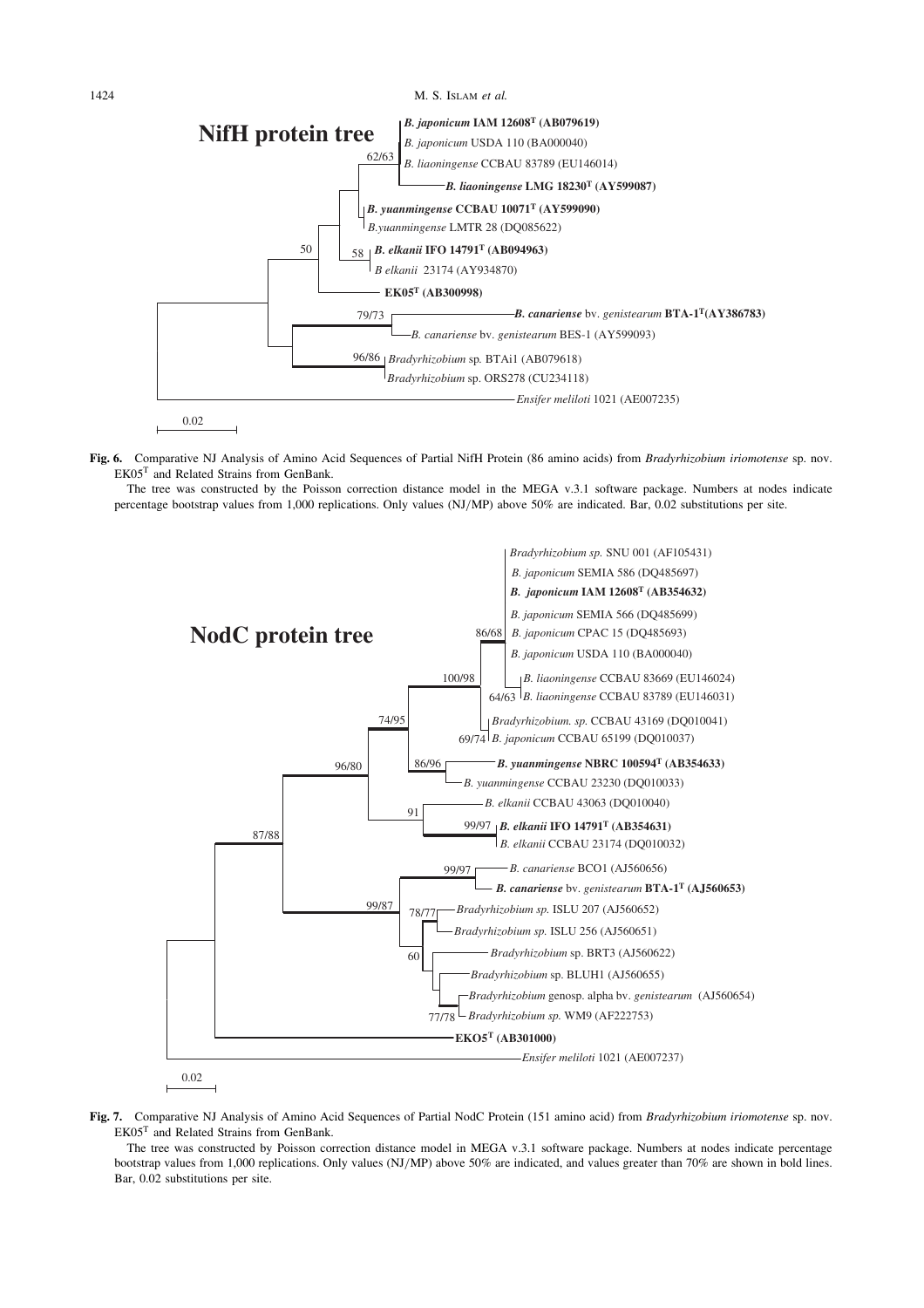tree with concatenated amino acid sequences of GlnII, RecA, and GyrB proteins (Supplemental Fig. 2; see Biosci. Biotechnol. Biochem. Web site). We noticed that the branch length of  $EKO5<sup>T</sup>$  was almost equal to that of other type strains, indicating a distinct position of EKO5T. From our analysis, we agreed with other authors<sup>43,55,58)</sup> that the present classification of bradyrhizobial species is insufficient to accommodate numerous strains that show significant variation at the genetic level. A reclassification based on DNA-DNA homology together with analyses of a fixed set of carefully chosen house-keeping genes may come to be used to minimize the current topological incongruence among different gene trees. We also think that proper caution is required during data submission to Genbank so that newly recovered bradyrhizobial strains are not affiliated to any bradyrhizobial species based solely on 16S rRNA or ITS sequences.

#### Analyses of symbiotic loci nifH and nodC

To shed light on the pattern of nitrogen-fixation genes present in strain EK05<sup>T</sup> with respect to those in other lineages of the genus Bradyrhizobium, we partially sequenced two commonly used representative symbiotic loci, nifH and nodC. We failed to amplify these two loci from *B. betae* LMG  $21987$ <sup>T</sup>. Hence, we could not include this strain in the analyses based on nifH and nodC. It would be reasonable to point out that B. betae was isolated from a tumor of Beta vulgaris, which is a non-legume.8) This species has not yet been reported to be able to fix nitrogen or to elicit nodules in legume plants. In two bradyrhizobial strains (e.g., the Bradyrhizobium strains BTAi1 and ORS278), the canonical nodABC genes were not found when the full genome of these strains was sequenced recently.<sup>59)</sup> Therefore, it is possible that B. betae LMG 21987<sup>T</sup> possesses a different kind of symbiotic apparatus, or that the strain is devoid of the above attributes. Our strain, EK05T, remained unclustered, and appeared in a distinct branch both in the NifH- and the NodC-phylogenetic tree (Figs. 6, 7). Such discrete branching probably indicates an independent nitrogen-fixing evolutionary history of strain  $EKO5<sup>T</sup>$ .

### DNA relatedness and DNA base composition content analyses

The results of DNA-DNA hybridization between strain EK05<sup>T</sup> and the recognized bradyrhizobial species (Table 2) indicated that strain  $E K05<sup>T</sup>$  possesses significantly low DNA relatedness, in the range of 9–61%, justifying the placement of this isolate into a novel species of the genus *Bradyrhizobium*.<sup>60)</sup> The G+C content of the  $EK05<sup>T</sup>$  isolate was 61.2%. This value, although within the reported GC-range of the family Bradyrhizobiaceae, is little bit lower than those of its closest 16S rRNA phylogeny-neighbors, B. japonicum USDA 110 and *B. betae* PL7HG1<sup>T</sup>, which have G+C contents of 64.0% and 63.7% respectively.

Table 2. Results of DNA-DNA Hybridization Experiments

|                                            | Strain EKO5T |
|--------------------------------------------|--------------|
| B. japonicum IAM $12608T$                  | 16(34)       |
| B. japonicum USDA 110                      | 37(20)       |
| B. betae LMG 21987 <sup>T</sup>            | 50(61)       |
| B. canariense LMG 22265T                   | 39(53)       |
| B. yuanmingense NBRC $100594$ <sup>T</sup> | 41(40)       |
| B. liaoningense LMG $18230T$               | 9(16)        |
| B. elkanii IFO 14791 <sup>T</sup>          | 12(32)       |

Values are percentage results from hybridization at 49.4 C. Reciprocal values are given in parentheses.

#### Phenotypic characterization

In an N<sub>2</sub>-fixation test, strain  $EKO5<sup>T</sup>$  formed a diffused growth layer stretching from the surface to a certain depth of the tube containing Winogradsky's  $N_2$ -free soft gel mineral medium. This growth indicated the ability of strain  $EKO5<sup>T</sup>$  to fix nitrogen under free-living microaerobic conditions. In a sole carbon source assimilation test, strain  $E K05<sup>T</sup>$  and *B. japonicum* differed based on the utilization of lactose, maltose, sucrose, L-sorbose, and citrate. The two strains also differed with regard to their sensitivity to chloramphenicol and tetracycline; and in their ability to reduce nitrate. On the other hand, strain  $E K05<sup>T</sup>$  could be distinguished from *B*. *betae* by the utilization of maltose, L-sorbose, and citrate as sole carbon source; an inability to use  $DL-\alpha$ -alanine as sole nitrogen source; the sensitivity to chloramphenicol; the inability to grow in the presence of NaCl (1.0%); and the range of growth pH. Although some phenotypic features were shared in common, strain EK05<sup>T</sup> could be distinguished from each of the recognized species of Bradyrhizobium (Table 3).

The fatty acid profile of isolate  $E K05<sup>T</sup>$  was similar to that of the genus Bradyrhizobium. The profile was characterized by a predominance of  $C_{18:1\omega7c}$  (80.13%) and  $C_{16:0}$  (14.71%). Other fatty acids present at levels above 1% were 11 methyl  $C_{18:1\omega/7c}$  (2.01%) and  $C_{16:1\omega/7c}$ and/or iso- $C_{15:0}$  2OH (2.02%). A comparison of the fatty acid profiles as between strain EK05<sup>T</sup> and the recognized species of bradyrhizobia is summarized in Supplemental Table 1; see Biosci. Biotechnol. Biochem. Web site.

It was difficult to culture the host plant, *Entada* koshunensis, in our laboratory. Hence, we chose Macroptilium atropurpureum, a well-known promiscuous host for Bradyrhizobium strains, to conduct a plant-inoculation study. After 3 weeks of incubation, strain EK05<sup>T</sup> was found to elicit nodules. The cross section of the nodules was pinkish, indicating effective nodulation. The time required to induce nodules in the plants inoculated with strain  $E K05<sup>T</sup>$  was noticeably shorter than that with the positive control  $(B.$  japonicum USDA 110). In the positive control, it took 5 to 6 weeks for the nodules to become visible. A shorter time to establish nodulation probably indicates the somewhat better symbiotic effectiveness of strain EK05<sup>T</sup> at least with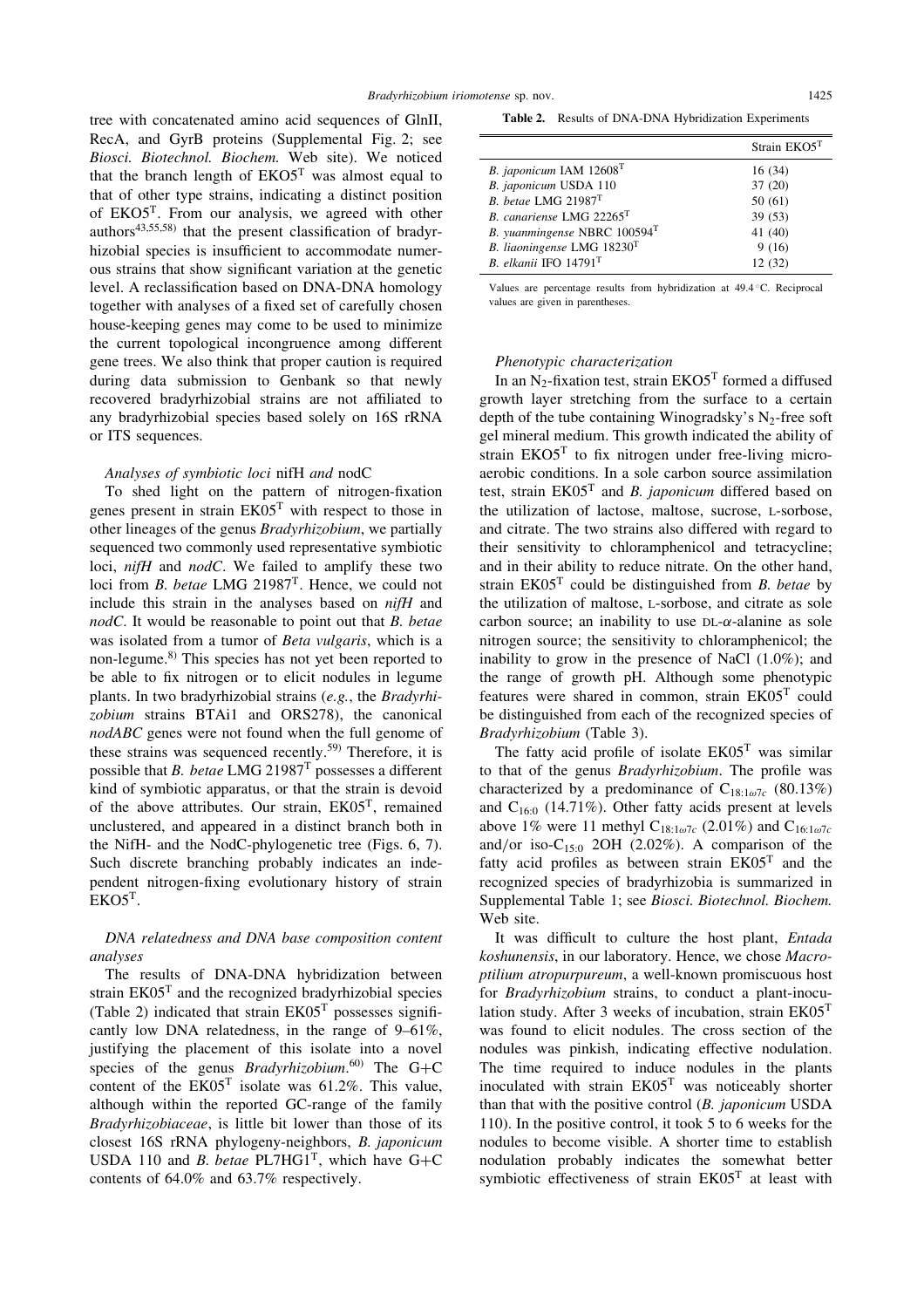### 1426 M. S. ISLAM et al.

Table 3. Characteristics Useful in Distinguishing B. *iriomotense* EK05<sup>T</sup> from Recognized Bradyrhizobial Species

Strains: 1, EK05<sup>T</sup> (this study); 2, B. japonicum USDA 110 (this study unless indicated); 3, B. japonicum IAM 12608<sup>T</sup> (this study unless indicated); 4, B. betae LMG 21987<sup>T</sup> (this study unless indicated); 5, B. canariense LMG 22265<sup>T</sup> (this study unless indicated); 6, B. yuanmingense NBRC 100594<sup>T</sup> (this study unless indicated); 7, B. liaoningense LMG 18230<sup>T</sup> (this study unless indicated); 8, B. elkanii IFO 14791<sup>T</sup> (this study unless indicated).  $+$ , growth;  $-$ , no growth; w, weak; v, variable; nr, not reported.

| Characteristics                                 |             | 2                 | 3                     | $\overline{4}$    | 5           | 6                 | 7           | 8                  |
|-------------------------------------------------|-------------|-------------------|-----------------------|-------------------|-------------|-------------------|-------------|--------------------|
| C source                                        |             |                   |                       |                   |             |                   |             |                    |
| D-Fructose                                      | $+$         | $+$               | $+$ <sup>a</sup>      | $W^C$             | $^{+}$      |                   | $V^C$       |                    |
| Lactose                                         |             | $+$               | $^{+}$                |                   |             |                   |             |                    |
| Maltose                                         |             | W                 | $^{+}$                | $^{+}$            |             | $v^b$             |             |                    |
| Sucrose                                         |             | W                 | $+$                   |                   |             | $v^b$             |             | $^{+}$             |
| L-Sorbose                                       |             | $+$               | w <sup>a</sup>        | $+$               |             |                   |             | $w^c$              |
| Citrate                                         |             | $+$               | $+$                   | $+$               | $^{+}$      | $+$               | $^{+}$      | $^{+}$             |
| N source                                        |             |                   |                       |                   |             |                   |             |                    |
| Glycine                                         |             |                   | $+$                   | nr                |             |                   |             | _a                 |
| $DL-\alpha$ -Alanine                            |             |                   |                       | $+$               |             | $^+$              |             | $^+$               |
| Resistance to:                                  |             |                   |                       |                   |             |                   |             |                    |
| Erythromycin $(100 \,\mu g \,\text{ml}^{-1})$   | $+$         | $^{+}$            | $^{+}$                | $v^b$             | $v^b$       |                   |             |                    |
| Kanamycin $(50 \,\mu g \,\text{ml}^{-1})$       |             |                   |                       |                   |             | $^{+}$            | $^+$        |                    |
| Chloramphenicol $(50 \,\mu g \,\text{ml}^{-1})$ |             | $+$               | $+$                   | $+$               | $^{+}$      | $^{+}$            |             |                    |
| Tetracycline $(10 \mu g \text{ ml}^{-1})$       |             | $^{+}$            | $+$                   |                   | $^{+}$      | $^+$              | $\! +$      | $\hspace{0.1mm} +$ |
| NaCl $(1.0\%)$ in YMB                           |             |                   | $\equiv$ <sup>a</sup> | $^{+}$            |             |                   |             | $^{+}$             |
| $NO3$ reduction                                 |             | $+$               | $+$                   |                   |             | $+$               |             | $+^a$              |
| Growth characteristics:                         |             |                   |                       |                   |             |                   |             |                    |
| pH 4.5                                          | $+$         | $^{+}$            |                       |                   | $^{+}$      |                   | $^{+}$      | $^{+}$             |
| pH 10                                           |             |                   | $+$ <sup>a</sup>      | $^{+}$            |             |                   | $+^a$       | $v^b$              |
| Colony size (mm) after 7 d of                   | $0.2 - 1.0$ | $1.0 - 2.0$       | $1.0 - 2.0$           | $0.2 - 0.5$       | $1.0 - 1.5$ | $1.0 - 2.0$       | $0.2 - 0.5$ | $1.0 - 1.5$        |
| incubation in YMA                               |             |                   |                       |                   |             |                   |             |                    |
| G+C content (mol $%$ )                          | 61.2        | 64.0 <sup>c</sup> | 62.8 <sup>c</sup>     | 63.7 <sup>c</sup> | $63.8^{b}$  | 63.0 <sup>d</sup> | $64.2^{b}$  | 63.9 <sup>d</sup>  |

<sup>a</sup>Our own data are not consistent with those reported previously.

 $<sup>b</sup>$ Data from Vinuesa et al.<sup>2)</sup></sup>

 $c$ Data from Rivas et al.<sup>8)</sup>

 $d$ Data from Yao et al.<sup>14)</sup>

the legume Macroptilium atropurpureum, but further study is required to produce a clear picture of the symbiotic potential of this novel strain.

In conclusion, in the present study we performed a taxonomic investigation of a potential bradyrhizobial isolate and found that it qualified as a novel species status. We conducted multilocus sequence analysis using eight gene partitions (six informational/housekeeping loci, rrs, ITS, glnII, recA, gyrB, and atpD, and two sym loci, nifH and nodC. Our analyses are in line with the recommendations proposed by the *ad hoc* committee for the re-evaluation of species definition in bacteriology. $45$  The information found in this study should be helpful in future classification of bradyrhizobial strains. The investigation should also be supportive of future ecological and agricultural studies, since bradyrhizobia are among the most well-known plant growth-promoting rhizobacteria (PGPR).

Description of Bradyrhizobium iriomotense sp. nov. Bradyrhizobium iriomotense (i.ri.o.mo.te.n'se N.L. neut. adj. iriomotense, referring to Iriomote Island of Okinawa, the province in Japan where the bacterium was first isolated).

The species grows slowly and forms opaque, white, circular, convex, and granular-textured colonies on YMA plates within 5–6 d. The cells are about 0.6–0.7  $\times$  $1.2-2.1 \,\mu m$  and motile by a single subpolar flagellum (Supplemental Fig. 3; see Biosci. Biotechnol. Biochem. Web site). They are aerobic, Gram-negative, nonsporulating, and rod-shaped. They produce much extracellular mucilage. The strain uses D-fructose, Dglucose, D-mannose, D-galactose, D-xylose, D-ribose, D-arabinose, and adonitol, but not lactose, maltose, sucrose, L-sorbose, melibiose, raffinose, D-trehalose, citrate, fumeric acid, or succinic acid as sole carbon and energy sources. The species uses L-threonine, Lleucine, L-phenylalanine, L-aspartic acid, and L-glutamic acid, but not  $DL-\alpha$ -alanine or glycine, as sole carbon and nitrogen sources. Growth is observed at  $15-32$  °C, but not at  $10^{\circ}$ C or  $37^{\circ}$ C. The pH range is 4.5–9.0. Growth is not seen on YMB medium containing 1.0% NaCl. The 3-ketolactose is not produced from lactose oxidation; moreover, the species is oxidase- and catalase-positive. Nitrate reduction is negative. The species tolerates erythromycin (100  $\mu$ g/ml), ampicillin Na (100  $\mu$ g/ml), and polymyxin B  $(300 \mu g/ml)$ , but is sensitive to kanamycin (50  $\mu$ g/ml), chloramphenicol (50  $\mu$ g/ml), and tetracycline ( $10 \mu g/ml$ ). The G+C content of the type strain is  $61.2 \text{ mol}$ %. As determined by  $16S$ rDNA sequence analysis, the strain is closely related to members of the genus Bradyrhizobium.

The type strain,  $EK05^T$  (= NBRC  $102520^T$  = LMG  $24129<sup>T</sup>$ ), was isolated from a tumor-like root-outgrowth of the legume Entada koshunensis.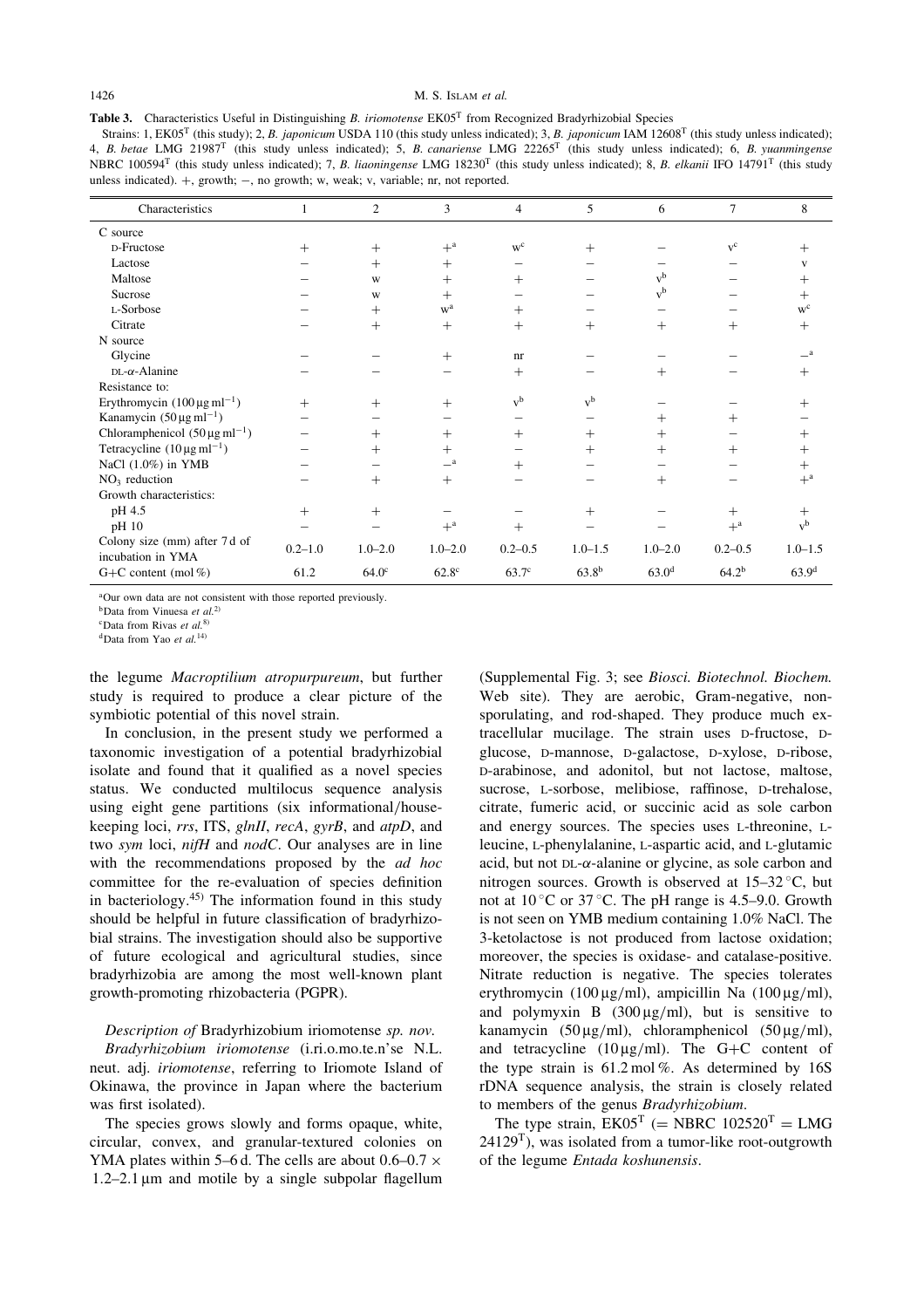# Acknowledgments

This study was supported by a Grant-in-Aid from the Institute for Fermentation, Osaka, Japan (IFO) to Hiroko Kawasaki. This paper presents a portion of the dissertation submitted by Muhammad Saiful Islam to Osaka University in partial fulfillment of the requirements for the PhD degree.

# References

- 1) Cullimore, J., and Denarie, J., Plant sciences: how legumes select their sweet talking symbionts. Science, 302, 575–578 (2003).
- 2) Vinuesa, P., Leon-Barrios, M., Silva, C., Willems, A., Jarabo-Lorenzo, A., Perez-Galdona, R., Werner, D., and Martinez-Romero, E., Bradyrhizobium canariense sp. nov., an acid-tolerant endosymbiont that nodulates genistoid legumes (Papilionoideae: Genisteae) from the Canary Islands, along with Bradyrhizobium japonicum bv. genistearum, Bradyrhizobium genospecies  $\alpha$  and Bradyrhizobium genospecies  $\beta$ . Int. J. Syst. Evol. Microbiol., 55, 569–575 (2005).
- 3) Date, R. A., and Decker, A. M., Minimal antigenic constitution of 28 strains of rhizobium japonicum. Can. J. Microbiol., 11, 1–8 (1965).
- 4) Trinick, M. J., Bradyrhizobium of the non-legume, Parasponia. In "Microbiology in Action," eds. Murrell, W. G., and Kennedy, I. R., Research Studies Press, Letchworth, pp. 107–118 (1988).
- 5) Urtz, B. E., and Elkan, G. H., Genetic diversity among Bradyrhizobium isolates that effectively nodulate peanut (Arachis hypogaea). Can. J. Microbiol., 42, 1121–1130 (1996).
- 6) Barrera, L. L., Trujillo, M. E., Goodfellow, M., Garcia, F. J., Hernandez-Lucas, I., Davila, G., van Berkum, P., and Martinez-Romero, E., Biodiversity of bradyrhizobia nodulating Lupinus spp. Int. J. Syst. Bacteriol., 47, 1086–1091 (1997).
- 7) Molouba, F., Lorquin, J., Willems, A., Hoste, B., Giraud, E., Dreyfus, B., Gillis, M., de Lajudie, P., and Masson-Boivin, C., Photosynthetic bradyrhizobia from Aeschynomene spp. are specific to stem-nodulated species and form a separate 16S ribosomal DNA restriction fragment length polymorphism group. Appl. Environ. Microbiol., 65, 3084–3094 (1999).
- 8) Rivas, R., Willems, A., Palomo, J. L., García-Benavides, P., Mateos, P. F., Martínez-Molina, E., Gillis, M., and Velázquez, E., Bradyrhizobium betae sp. nov., isolated from roots of Beta vulgaris affected by tumour-like deformations. Int. J. Syst. Evol. Microbiol., 54, 1271– 1275 (2004).
- 9) Vinuesa, P., Silva, C., Werner, D., and Martínez-Romero, E., Population genetics and phylogenetic inference in bacterial molecular systematics: the roles of migration and recombination in Bradyrhizobium species cohesion and delineation. Mol. Phylogenet. Evol., 34, 29–54 (2005).
- 10) Gu, J., Wang, E. T., and Chen, W. X., Genetic diversity of rhizobia associated with Desmodium species grown in China. Lett. Appl. Microbiol., 44, 286–292 (2007).
- 11) Jordan, D. C., Transfer of Rhizobium japonicum to

Bradyrhizobium gen. nov., a genus of slow-growing, root nodule bacteria from leguminous plants. Int. J. Syst. Bacteriol., 32, 136–139 (1982).

- 12) Kuykendall, L. D., Saxena, B., Devine, T. E., and Udell, S. E., Genetic diversity in Bradyrhizobium japonicum Jordan 1982 and a proposal for Bradyrhizobium elkanii sp. nov. Can. J. Microbiol., 38, 501-505 (1992).
- 13) Xu, L. M., Ge, C., Cui, Z., Li, J., and Fan, H., Bradyrhizobium liaoningense sp. nov., isolated from the root nodules of soybeans. Int. J. Syst. Bacteriol., 45, 706–711 (1995).
- 14) Yao, Z. Y., Kan, F. L., Wang, E. T., and Chen, W. X., Characterization of rhizobia that nodulate legume species of the genus Lespedeza and description of Bradyrhizobium yuanmingense sp. nov. Int. J. Syst. Evol. Microbiol., 52, 2219–2230 (2002).
- 15) Van Berkum, P. B., Beyhaut, E., Tlusty, B., and Graham, P. H., Rhizobium giardinii is the microsymbiont of Illinois bundleflower (Desmanthus illinoensis (michx) macmillan in midwestern prairies. Can. J. Microbiol., 52, 903–907 (2006).
- 16) Germano, M. G., Menna, P., Mostasso, F. L., and Hungria, M., RFLP analysis of the rRNA operon of a Brazilian collection of bradyrhizobial strains from 33 legume species. Int. J. Syst. Evol. Microbiol., 56, 217– 229 (2006).
- 17) Wang, F. Q., Wang, E. T., Liu, J., Chen, Q., Sui, X. H., Chen, W. F., and Chen, W. X., Mesorhizobium albiziae sp. nov., a novel bacterium that nodulates Albizia kalkora in a subtropical region of China. Int. J. Syst. Evol. Microbiol., 57, 1192–1199 (2007).
- 18) Ausubel, F. M., Brent, R., Kingston, R. E., Moore, D. D., Seidman, J. G., Smith, J. A., and Struhl, K., "Current Protocols in Molecular Biology'' Vol. 1, Wiley, New York (1995).
- 19) Hamamoto, M., and Nakase, T., Ballistosporous yeasts found on the surface of plant materials collected in New Zealand. Antonie Van Leeuwenhoek, 67, 151–171 (1995).
- 20) Normand, P., Orso, S., Cournoyer, B., Jeannin, P., Chapelon, C., Dawson, J., Evtushenko, L., and Misra, A. K., Molecular phylogeny of the genus Frankia and related genera and emendation of family Frankiaceae. Int. J. Syst. Bacteriol., 46, 1–9 (1996).
- 21) Willems, A., Coopman, R., and Gillis, M., Comparison of sequence analysis of 16S-23S rDNA spacer regions, AFLP analysis and DNA-DNA hybridizations in Bradyrhizobium. Int. J. Syst. Evol. Microbiol., 51, 623–632 (2001).
- 22) Vinuesa, P., Rademaker, J. L. W., de Bruijn, F. J., and Werner, D., Genotypic characterization of Bradyrhizobium strains nodulating endemic woody legumes of the Canary Islands by PCR-restriction fragment length polymorphism analysis of genes encoding 16S rRNA (16S rDNA) and 16S-23S rDNA intergenic spacers, repetitive extragenic palindromic PCR genomic fingerprinting and partial 16S rDNA sequencing. Appl. Environ. Microbiol., 64, 2096–2104 (1998).
- 23) Sameshima, R., Isawa, T., Sadowsky, M. J., Hamada, T., Kasai, H., Shutsrirung, A., Mitsui, H., and Minamisawa, K., Phylogeny and distribution of extra-slow-growing Bradyrhizobium japonicum harboring high copy numbers of  $RS\alpha$ ,  $RS\beta$  and  $IS1631$ . FEMS Microbiol. Ecol.,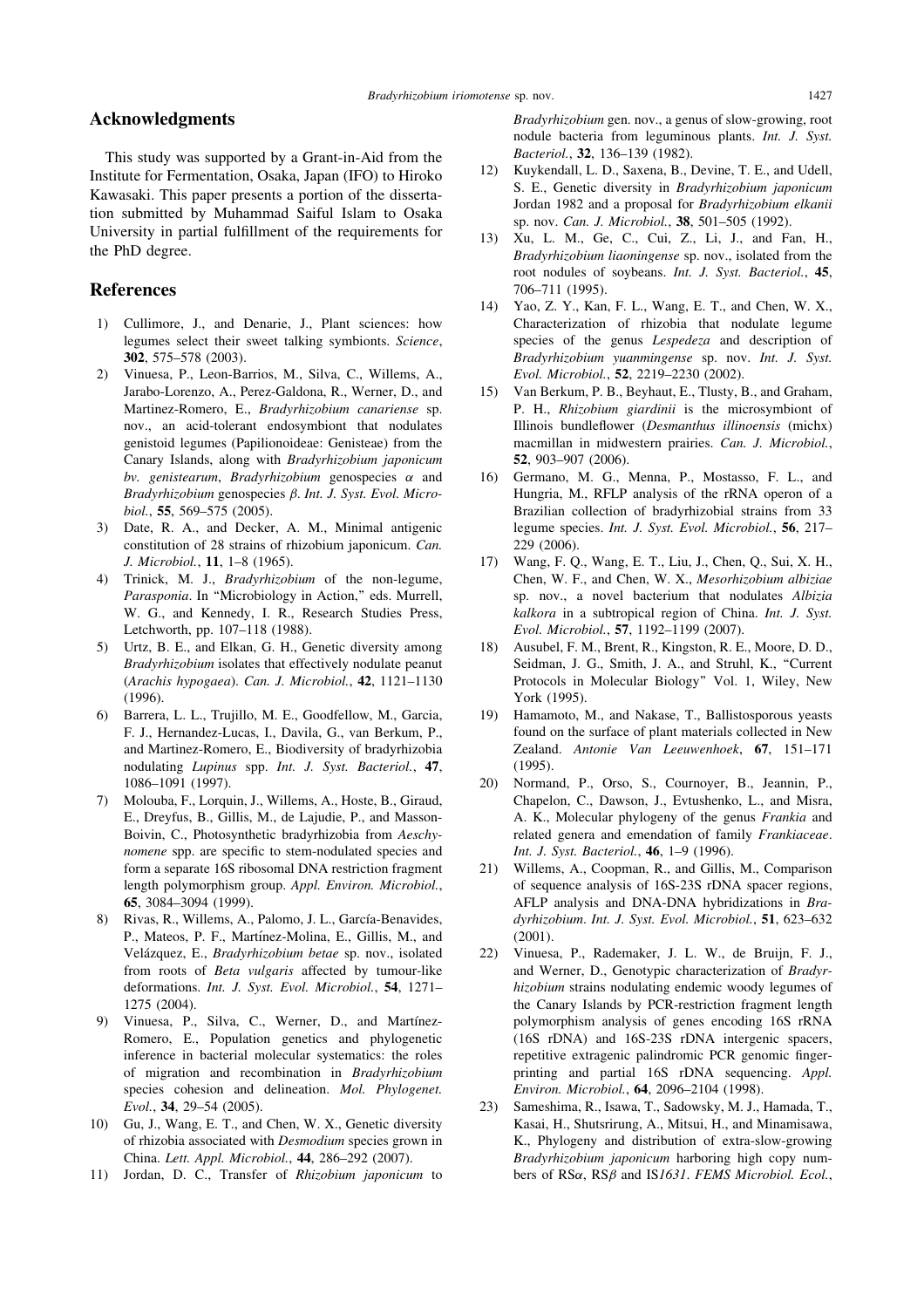44, 191–202 (2003).

- 24) Bürgmann, H., Widmer, F., Sigler, W. V., and Zeyer, J., New molecular screening tools for analysis of free-living diazotrophs in soil. Appl. Environ. Microbiol., 70, 240– 247 (2004).
- 25) Widmer, F., Shaffer, B. T., Porteous, L. A., and Seidler, R. J., Analysis of nifH gene pool complexity in soil and litter at a Douglas fir forest site in the Oregon Cascade Mountain Range. Appl. Environ. Microbiol., 65, 374– 380 (1999).
- 26) Laguerre, G., Nour, S. M., Macheret, V., Sanjuan, J., Drouin, P., and Amarger, N., Classification of rhizobia based on nodC and nifH gene analysis reveals a close phylogenetic relationship among Phaseolus vulgaris symbionts. Microbiology, 147, 981–993 (2001).
- 27) Kumar, S., Tamura, K., and Nei, M., MEGA3: integrated software for molecular evolutionary genetics analysis and sequence alignment. Brief. Bioinform., 5, 150–163 (2004).
- 28) Saitou, N., and Nei, M., The neighbor-joining method: a new method for reconstructing phylogenetic trees. Mol. Biol. Evol., 44, 406–425 (1987).
- 29) Saitou, N., and Imanishi, M., Relative efficiencies of the Fitch-Margolis, maximum parsimony, maximum likelihood, minimum evolution and neighbor-joining methods of phylogenetic tree construction in obtaining the correct tree. J. Mol. Biol. Evol., 6, 514–525 (1989).
- 30) Kimura, M., A simple method for estimating evolutionary rates of base substitutions through comparative studies of nucleotide sequences. J. Mol. Evol., 16, 111-120 (1980).
- 31) Nei, M., ''Molecular Evolutionary Genetics,'' Columbia University Press, New York (1987).
- 32) Ezaki, T., Hashimoto, Y., and Yabuuchi, E., Fluorometric deoxyribonucleic acid-deoxyribonucleic acid hybridization in microdilution wells as an alternative to membrane filter hybridization in which radioisotopes are used to determine genetic relatedness among bacterial strains. Int. J. Syst. Bacteriol., 39, 224–229 (1989).
- 33) Gao, J. L., Sun, J. G., Li, Y., Wang, E. T., and Chen, W. X., Numerical taxonomy and DNA relatedness of tropical rhizobia isolated from Hainan Province, China. Int. J. Syst. Bacteriol., 44, 151–158 (1994).
- 34) Smibert, R. M., and Krieg, N. R., Phenotypic characterization. In ''Methods for General and Molecular Bacteriology,'' eds. Gerhardt, P., Murray, R. G. E., Wood, W. A., and Krieg, N. R., American Society for Microbiology, Washington, pp. 607–654 (1994).
- 35) Islam, M. S., Kawasaki, H., Nakagawa, Y., Hattori, T., and Seki, T., Labrys okinawensis sp. nov. and Labrys miyagiensis sp. nov., budding bacteria isolated from rhizosphere habitats in Japan, and emended descriptions of the genus Labrys and Labrys monachus. Int. J. Syst. Evol. Microbiol., 57, 552–557 (2007).
- 36) Tamaoka, J., and Komagata, K., Determination of DNA base composition by reverse-phase high-performance liquid chromatography. FEMS Microbiol. Lett., 25, 125–128 (1984).
- Sasser, M., Identification of bacteria by gas chromatography of cellular fatty acids, MIDI Technical Note 101, Newark, DE: MIDI (1997).
- 38) Tighe, S. W., de Lajudie, P., Dipietro, K., Lindström, K., Nick, G., and Jarvis, B. D. W., Analysis of cellular fatty

acids and phenotypic relationship of Agrobacterium, Bradyhrizobium, Mesorhizobium, Rhizobium and Sinorhizobium species using Sherlock Microbial Identification System. Int. J. Syst. Evol. Microbiol., 50, 787-801 (2000).

- 39) Broughton, W. J., and Dilworth, M. J., Control of leghaemoglobin synthesis in snake beans. Biochem. J., 125, 1075–1080 (1971).
- 40) Willems, A., Coopman, R., and Gillis, M., Phylogenetic and DNA-DNA hybridization analyses of Bradyrhizobium species. Int. J. Syst. Evol. Microbiol., 51, 111-117 (2001).
- 41) van Berkum, P., and Eardly, B. D., The aquatic budding bacterium Blastobacter denitrificans is a nitrogen-fixing symbiont of Aeschynomene indica. Appl. Environ. Microbiol., 68, 1132–1136 (2002).
- 42) Willems, A., Munive, A., de Lajudie, P., and Gillis, M., In most Bradyrhizobium groups sequence comparison of 16S-23S rDNA internal transcribed spacer regions corroborates DNA-DNA hybridizations. Syst. Appl. Microbiol., 26, 203–210 (2003).
- 43) Sawada, H., Kuykendall, D., and Young, J. M., Changing concepts in the systematics of bacterial nitrogenfixing legume symbionts. J. Gen. Appl. Microbiol., 49, 155–179 (2003).
- 44) Vinuesa, P., and Silva, C., Species delineation and biogeography of symbiotic bacteria associated with cultivated and wild legumes. In ''Biological Resources and Migration,'' ed. Werner, D., Springer-Verlag, Berlin, pp. 143–161 (2004).
- 45) Stackebrandt, E., Frederiksen, W., Garrity, G. M., Grimont, P. A. D., Kampfer, P., Maiden, M. C. J., Nesme, X., Rossello-Mora, R., Swings, J., Truper, H. G., Vauterin, L., Ward, A. C., and Whitman, W. B., Report of the ad hoc committee for the re-evaluation of the species definition in bacteriology. *Int. J. Syst. Evol.* Microbiol., 52, 1043–1047 (2002).
- 46) Sahgal, M., and Johri, B. N., Taxonomy of rhizobia: current status. Curr. Sci., 90, 486–487 (2006).
- 47) Wernegreen, J. J., and Riley, M. A., Comparison of the evolutionary dynamics of symbiotic and housekeeping loci: a case for the genetic coherence of rhizobial lineages. Mol. Biol. Evol., 16, 98–113 (1999).
- 48) Turner, S. L., and Young, J. P. W., The glutamine synthetase of rhizobia: phylogenetics and evolutionary implications. Mol. Biol. Evol., 17, 309–319 (2000).
- 49) Gaunt, M. W., Turner, S. L., Rigottier-Gois, L., Lloyd-Macgilp, S. A., and Young, J. P., Phylogenies of atpD and recA support the small subunit rRNA-based classification of rhizobia. Int. J. Syst. Evol. Microbiol., 51, 2037–2048 (2001).
- 50) Stepkowski, T., Czaplinska, M., Miedzinska, K., and Moulin, L., The variable part of the  $dnaK$  gene as an alternative marker for phylogenetic studies of rhizobia and related alpha Proteobacteria. Syst. Appl. Microbiol., 26, 483–494 (2003).
- 51) Parker, M. A., rRNA and dnaK relationships of Bradyrhizobium sp. nodule bacteria from four papilionoid legume trees in Costa Rica. Syst. Appl. Microbiol., 27, 334–342 (2004).
- 52) Nichols, R., Gene trees and species trees are not the same. Trends Ecol. Evol., 16, 358-364 (2001).
- 53) Rosenberg, N. A., The probability of topological